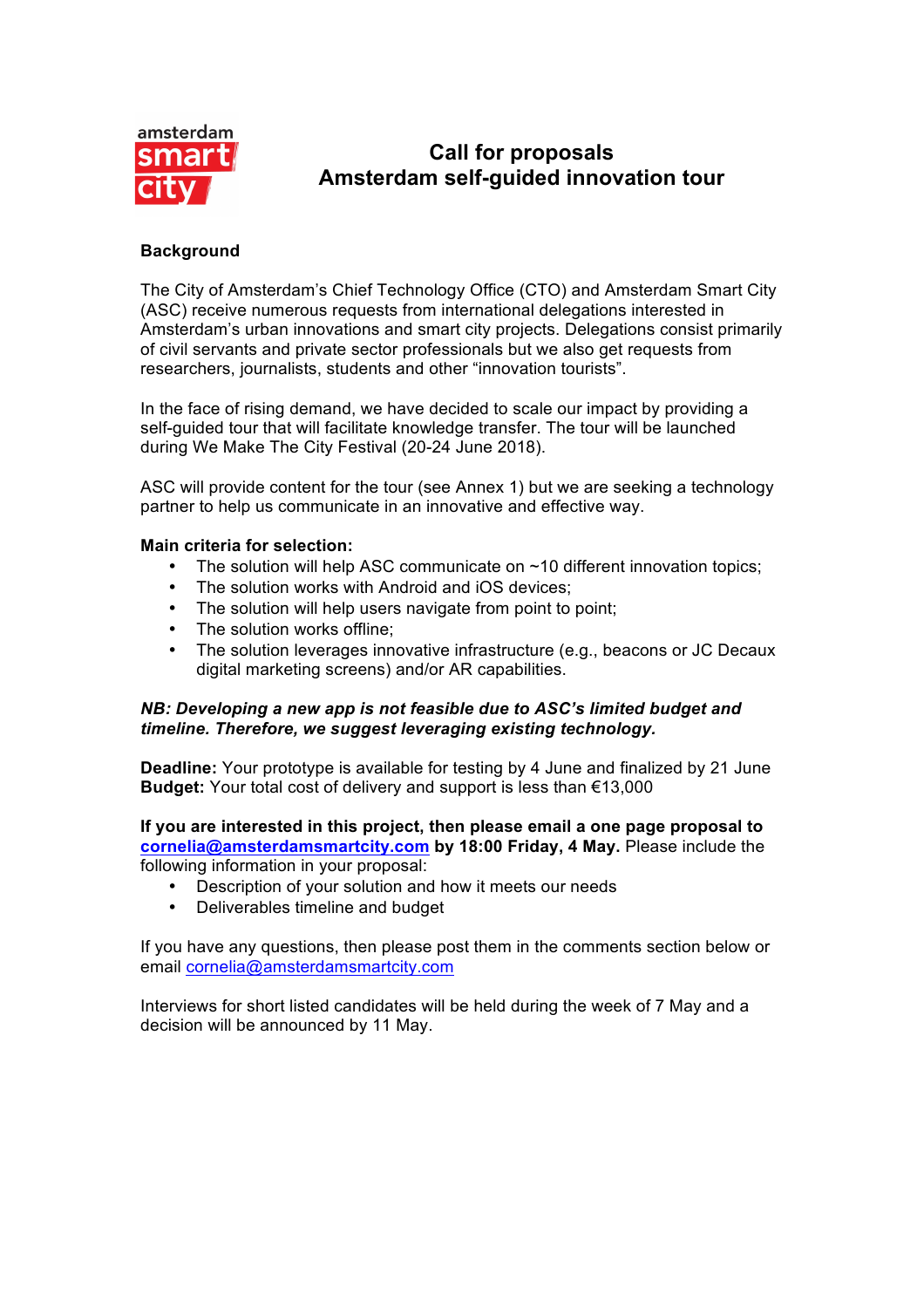## **Annex 1: Tour route and topics**

**Tour theme:** Seeing the unseen - What makes Amsterdam an innovative city? **Route:** The tour route will be finalized the week of April 30. Most likely the route will take participates from Marineterrein to the We Make The City festival grounds at NDSM-werf.



**Introduction:** Amsterdam is known for personal freedom, entrepreneurial spirit, political engagement, technological innovation and social inclusion. This self-guided tour will showcase Amsterdam's innovative approaches and projects. Some are hard to find, others are right in front of you, but in the next 90 minutes you will gain an understanding of what makes Amsterdam a future-proof city.